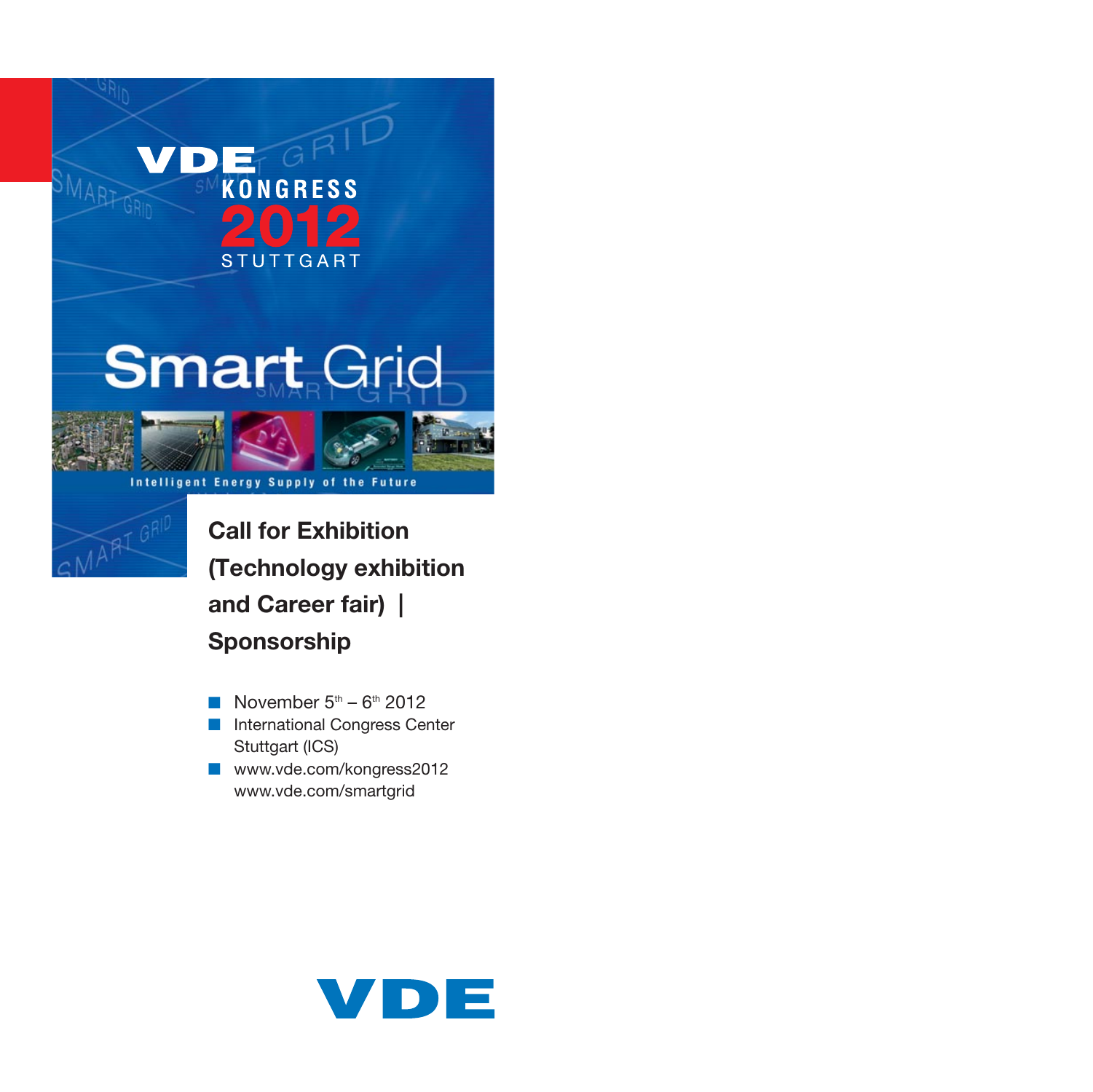## **VDE-Kongress Smart Grid Intelligent Energy Supply of the Future**



Dr. Rainer Fechner Alcatel-Lucent Deutschland AG Chairman

One of the most important markets for the future of the IT, electrical and energy industry, i.e. future energy supply, is the focus of the VDE-Kongress 2012 **"Smart Grid – Intelligent Energy Supply of the Future"** from 5<sup>th</sup> to 6<sup>th</sup> November 2012. More than 130 top speakers, over 100 poster presentations, an accompanying technology exhibition and a career fair will be expected by 2000 attendees from Germany and abroad. This congress is the most important German event in the field of smart grids in 2012. The VDE-Kongress 2012 is an excellent Information, communication and presentation platform for decision makers and experts from industry, science and politics.

The overall topic of the VDE-Kongress 2012 is "Smart Grid – Intelligent Energy Supply of the Future". Intelligent electricity supply systems make a major contribution to reaching the EU emission targets and are a prerequisite for further integration of renewable energies. Intelligent power supply improves the distribution of energy and optimizes power generation. Four out of ten companies consulted in the VDE trend report 2011 expect positive cost und price effects. In order for an ideal process building of energy supply and distribution to be established intensive interdisciplinary collaboration of engineers with different subject areas and branches are needed, but often there are only few interfaces. A big challenge is the need of a nationwide working infrastructure which leads to new business models and processes.

In eight parallel sessions and a separate poster session all aspects of smart grids will be presented and discussed.

The following main topics will be covered: Smart Home, Intelligent Demand Side Management, Smart Metering and Business Concepts, Electricity Networks Infrastructure, Smart Grid Applications/Services, Society and Resources. 44 sessions include general presentations and technical lectures on important branches of smart grids. An intensive knowledge transfer is guaranteed. The program includes an international track and a management forum.

We are looking forward to seeing you in Stuttgart<br>  $\gamma$ 

# **Topics**

| ιυμισε                     |                  |                                    |                          |                                     |                              |                             |                        |                           |  |
|----------------------------|------------------|------------------------------------|--------------------------|-------------------------------------|------------------------------|-----------------------------|------------------------|---------------------------|--|
| Technologies               |                  | $\widehat{\mathbb{F}}$             | Smart<br>(SMG)           | (MIS)                               | <b>Smart</b><br>(SGA)        |                             |                        |                           |  |
| Plan, Project              | Smart Home (SHM) | Intelligent Demand Side Management | Metering and             | Electricity Networks Infrastructure | Grid Applications / Services | Society and Resources (GUR) | Management Forum (MFO) | International Track (INT) |  |
| Operation,<br>Optimization |                  |                                    | <b>Business Concepts</b> |                                     |                              |                             |                        |                           |  |
| Diagnosis,<br>Maintenance  |                  |                                    |                          |                                     |                              |                             |                        |                           |  |

The conference language is German; English papers are allowed. One international track will take place (language: English).

#### **1. Smart Home (SHM)**

Intelligent assistance systems, Ambient Assisted Living (AAL), security technology, building automation, prosumers, electrical load management, standards and safety specifications

#### **2. Intelligent Demand Side Management (ILM)**

Building facility management, trade and commerce, buildings, e.g. hospitals, industry, standards and safety specifications, data safety and information security

#### **3. Smart Metering and Business Concepts (SMG)**

Smart meters (multiple metering), meter data management, billing in smart grids, market models & more, standards and safety specifications, data safety and information security

#### **4. Electricity Networks Infrastructure (NIS)**

Integration of decentralized power supply, quality and reliability of supply, energy storage, storage technology, new technologies in electrical transmission networks, e.g. overlay networks, energy information networks and systems incl. control, optimizing net technology/power supply, different life cycles, standards and safety specifications

#### **5. Smart Grid Applications/Services (SGA)**

Energy information networks and systems, standards and safety specifications, different life cycles, industrial automation, electromobility, data safety and information security, model regions, model and showcase projects (national, European, international), services

#### **6. Society and Resources (GUR)**

Challenges of the 21st century, solutions for developing and threshold countries, new technologies and materials, regulatory environment

#### **7. International Track (INT)**

Standardisation mandates on the European level, regulatory and legal environment (Europe), look at US, Asia, Israel

**8. Management Forum (MFO)**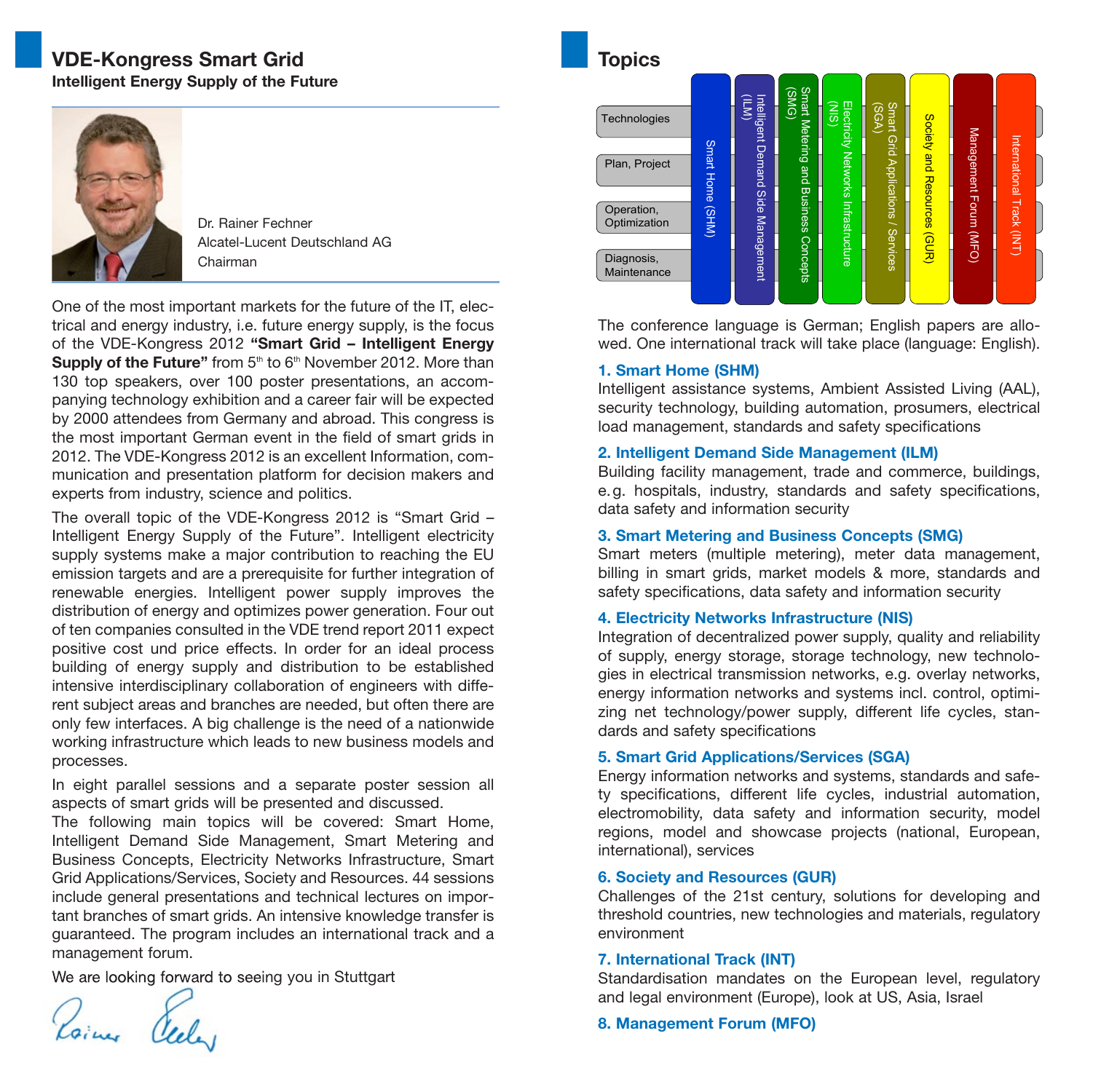

Booth 1-38: The dimension of the exhibition space is 3m x 3m (min. rentable area 9sqm)

Booth 39-86: The dimension of the exhibition space is 2m x 3m (min. rentable area 6sqm)

The exhibition spaces 75 to 86 are reserved for the Career fair.

# **Exhibition**

#### Technology Exhibition, 5<sup>th</sup> and 6<sup>th</sup> November 2012

With your participation in the technology exhibition from  $5<sup>th</sup>$  to  $6<sup>th</sup>$ November 2012 you will present your developments and ser vices to a broad specialized public. Start ups and scientific institutions as well as established technology companies will meet interested visitors. Don't miss the chance and use this efficient and specialized forum for new contacts.

#### Career Fair at the e-studentday, 5<sup>th</sup> November 2012

The know-how of electrical engineers is an important drive for technical development and innovation. At the e-studentday of the VDE-Kongress approximately 600 students and young professionals will attend and discuss technical trends and jobrelated perspectives. The Career Fair is a platform for companies, potential junior staff members and networking. Use this possibility to present your company at the career fair and get in contact with students and alumnis of technical universities.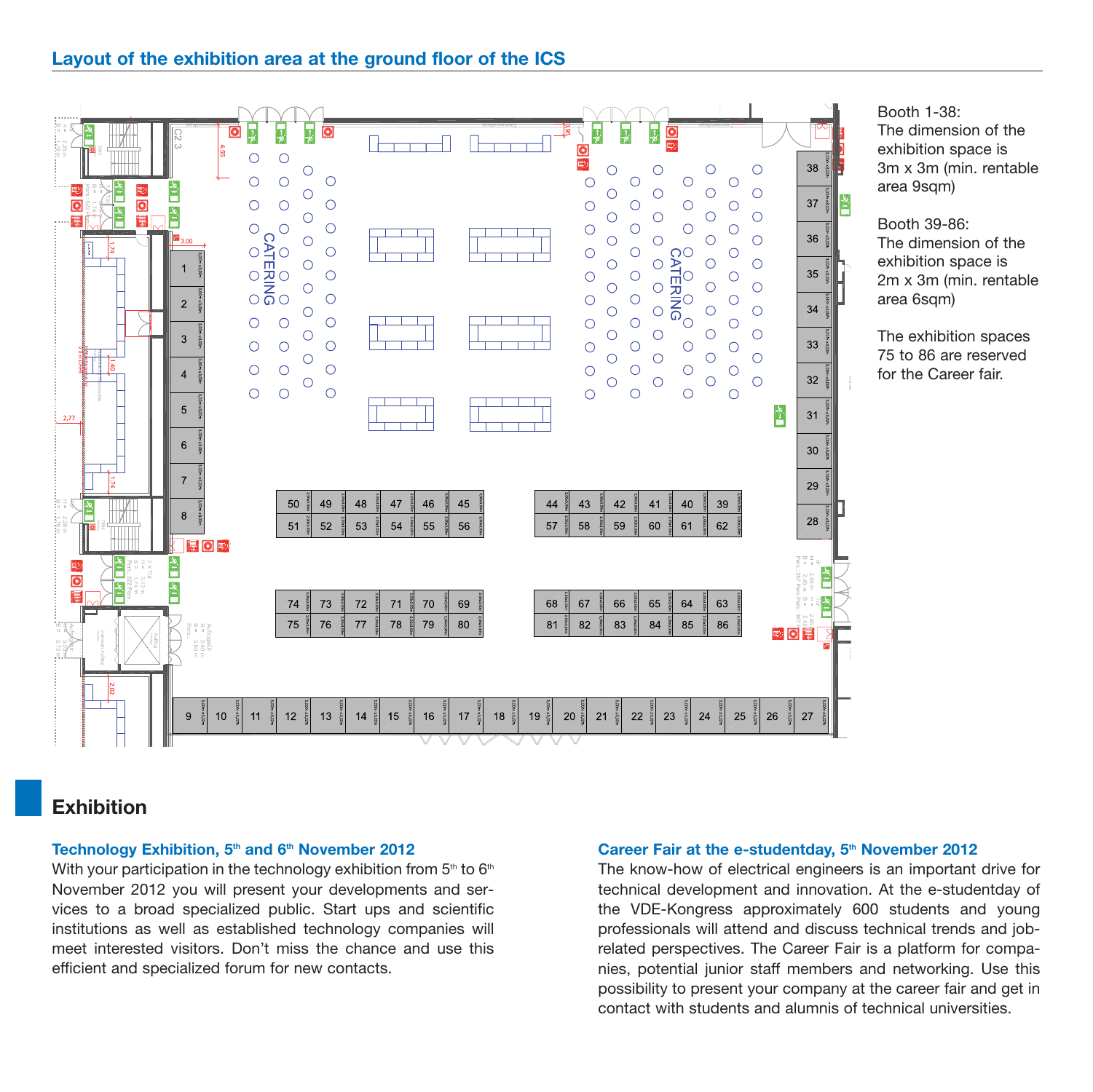#### **Exhibition area and fees**

At the VDE-Kongress 630 sam netto are available in the congress and exhibition hall C2 closely located to the plenary room. A catering area and a lounge are integrated.

Exhibition spaces are offered as shown below:

Career Fair ( $5<sup>th</sup>$  November 2012 – price is available if booked for 5<sup>th</sup> November only)

 $\sim$  6sqm (2 x 3m)  $\epsilon$  154/sqm

Technology exhibition and Career Fair  $(5<sup>th</sup>$  and  $6<sup>th</sup>$  November 2012)

 $~\sim$ 6sam (2 x 3m)  $~\in$  220/sam

 $\sim$ 9sam (3 x 3m)  $\epsilon$  220/sam

Prices exclude 19% VAT.

The price includes 2 congress admissions (including congress programme, get together, coffee breaks and lunch breaks). Further personnel can be registered for an extra fee.

For the construction of basic booths we can arrange a contact to an exhibition stand constructor. Additional equipment such as energy supply and furniture can be ordered and will be invoiced separately.

#### **Cancellation**

The following cancellation conditions apply:

- until 24<sup>th</sup> August 2012 refund of total fee minus  $\epsilon$  100,processing costs
- until 28<sup>th</sup> September 2012 50% refund of total fee
- after 28<sup>th</sup> September 2012 no refund

If no notice of cancellation is received, no refund can be made. The Association for Electrical, Electronic & Information Technologies (VDE) reserves the right to cancel any event. In this case, the full fee will be refunded.

#### **Exhibition Space Allocation**

Exhibition space will be allocated on first-come-first-served basis. Only exhibitors sending the signed space booking form will be allocated. The VDE reserves the right to relocate booths if necessary.

#### **Opening hours**

So,  $4<sup>th</sup>$  November 2012:  $8$  am  $-10$  pm assembly Mo.  $5<sup>th</sup>$  November 2012: 10 am – 10 pm exhibition Tue,  $6<sup>th</sup>$  November 2012: 8:30 am  $-4$  pm exhibition Tue,  $6<sup>th</sup>$  November 2012: 4 pm – 7 pm dismantling

#### **Exhibitor Manual**

In order to provide facile orientation for participants an exhibitor manual will be handed to all registrants. Registered exhibitors are asked to send a short text (max. 50 words) about their company and its products as well as their company logo (jpg, tif or eps) until 21<sup>st</sup> September 2012 to vde-conferences@vde.com.

#### **Contact**

Please use the attached form for your exhibition space booking and send it to:

#### **VDE Conference Services**

Stresemannallee 15 60596 Frankfurt am Main Telefon: +49 (0) 69 / 6308-275 Ms. Neumann Telefax: +49 (0) 69 / 9631-5213 E-mail: vde-conferences@vde.com Internet: www.vde.com/kongress2012

# **Sponsorship**

We encourage all industry and organisation participants of the VDE-Kongress 2012 to be a sponsor. Sponsorship will provide your company with greater visibility to the congress delegates and highlight your standing in the Smart Grid community.

If you are interested in a sponsorship of the VDE-Kongress 2012, of the e-studentday or

the Career Fair please don´t hesitate to get in contact with us. We are always happy to discuss your sponsorship requirements and tailor packs to suit your needs.

Contact: Dr. Christian Gross, phone: ++49 69 6308-381 Email: Christian.gross@vde.com

http://www.vde.com/kongress2012 > Sponsoring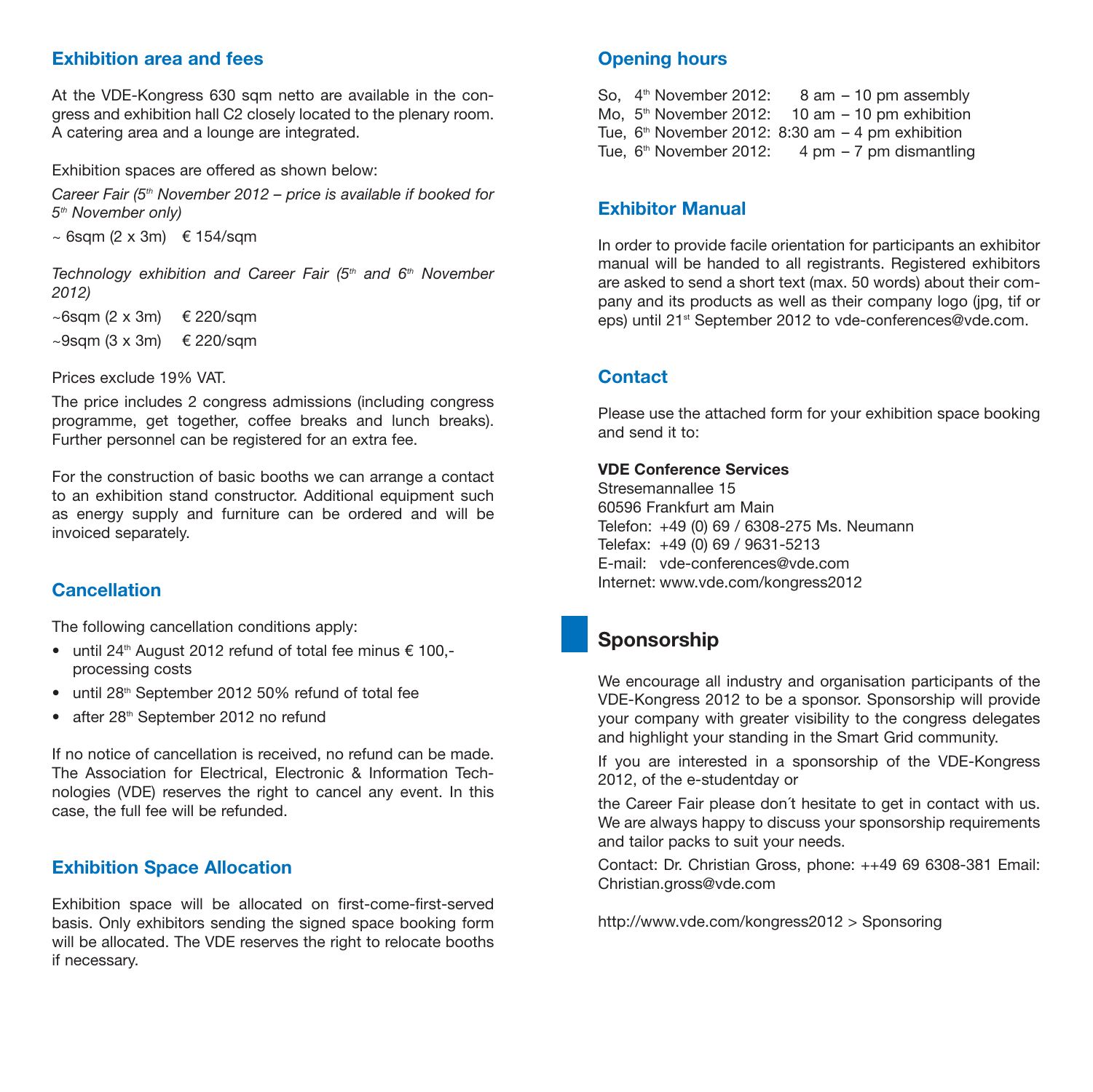## **Organiser**

#### **VDE e.V.**

VDE, the Association for Electrical, Electronic & Information Technologies, is one of the largest technical and scientific associations in Europe with more than 34,000 members. VDE members include not only engineers but also scientists, students, technicians, all important businesses in the electrical, electronic and information technology industry, the electrical utilities, federal authorities and institutions. The VDE is represented throughout Germany on a regional basis by 29 regional societies, and is headquartered in Frankfurt am Main.

VDE Association for Electrical, Electronic & Information Technologies e.V. Stresemannallee 15 D-60596 Frankfurt am Main

Phone +49 69 6308 479/275 Telefax: +49 69 9631-5213 http://www.vde.com Email: vde-conferences@vde.com